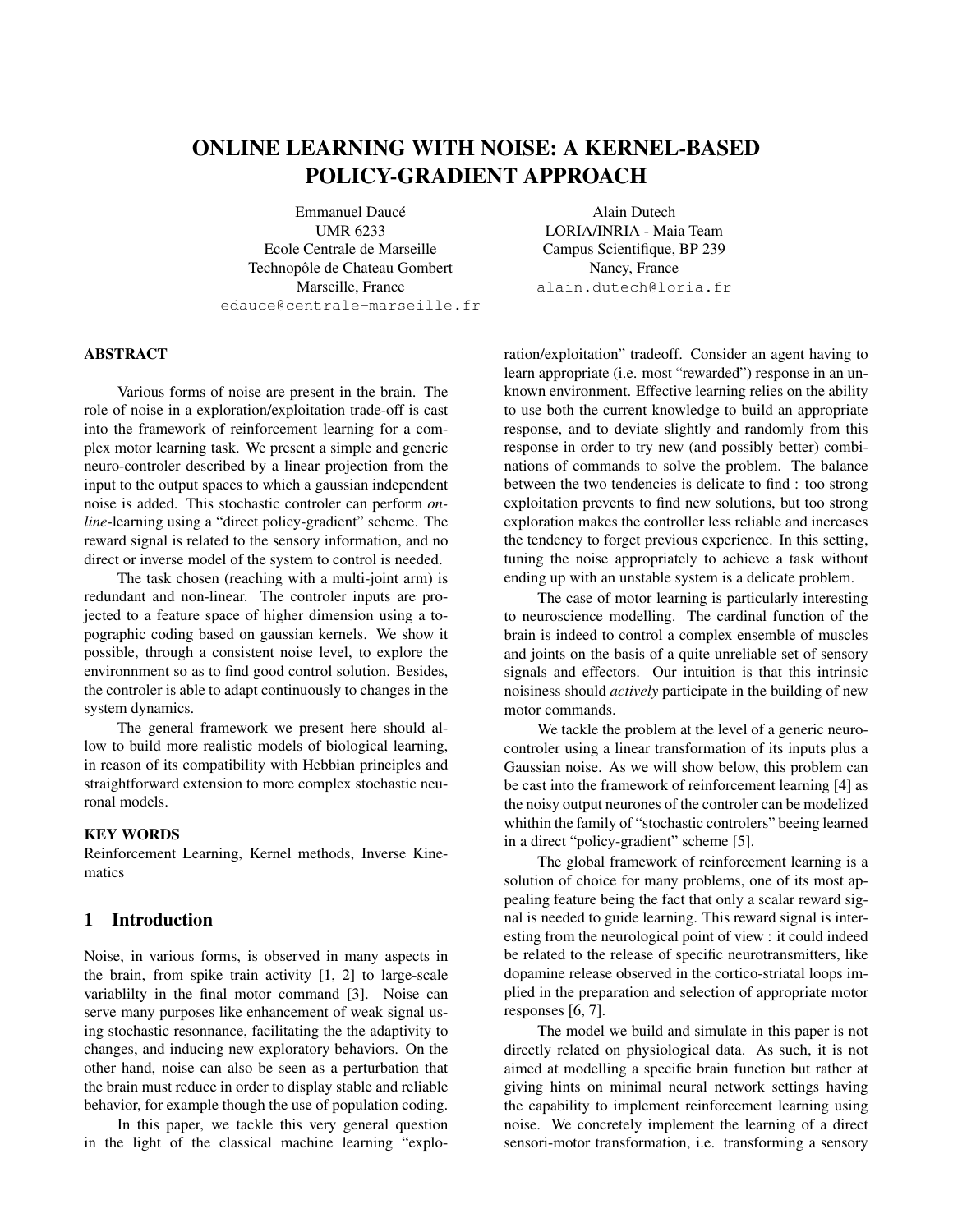signal in a motor command in a closed-loop setup. The feedback is both the sensor signal itself (the consequence of the previous motor command) and a reward that relies on quantities which are directly measurable in the sensory signal itself (like visual error for instance). As such, neither motor error nor direct or inverse models of the environment are needed.

More specifically our algorithm aims at learning neuro-controlers for system with the following properties:

- online and life-long learning. For our controler to stay adaptive to mechanical or perceptual changes, we want an online learning scheme that can be applied in a life-long setting.
- Continuous state and command spaces. Although the framework of reinforcement learning is theoretically well suited to such kind of systems, pratical algorithms for this setting are still needed. Continuous command are particularly difficult to deal with.
- Non-linear redundant system. The system is nonlinear and has more degree of freedom than the task to solve, many different solutions do exists, resulting in an ill-formed problem to solve. The task of reaching with a 4-joint arm that we consider in section 4 is a good example of such kind of tasks.
- Model free. Systems dynamics (*i.e.* direct or inverse models of the system) are unknown.

In reinforcement learning, dealing with continuous states and command spaces is still an open problem. A solution is to use "Actor-critic" architectures [4] extended with regression methods in order to estimate a value function over the states [8]. Recent works on "natural actorcritic" brought new impressive results. Nevertheless, Peters and Schaal [9] algorithm relies on episodic learning and Bhatnagar *et al.* online learning schemes are restricted to discreet commands.

Here, we favor the "direct policy gradient" approach proposed by Williams [5] with its REINFORCE algorithm and later developped and improved by Bartlett and Baxter [10]. The neuro-controler is expressed as a parametrized linear combination of feature functions to which an exploration noise is added. In this way, we feel that working with a well know class of function might be more tractable that trying to estimate online an *unknown* value function, a task that has many shortcoming: subsampling, overfitting, no cross-validation, no resampling...).

As detailed in section 2, the major improvement of our method over Baxter and Bartlett's binary stochastic neuro-controler is to use noisy neurons with scalar outputs. Furthermore, our neuro-controler relies on a topographic recoding of the state space, allowing it to deal with non-linear systems. As shown in section 4, our controler learns to solve closed-loop control problems, adapting to changes in the environment. As discussed in section 5, our approach is also applicable to other kind of neuro-controler, like multi-layered networks and spiking-neurons.

# 2 Principles

The neuro-controler we consider computes a command vector  $\vec{u}$  as a linear combination of features function of the input  $\vec{x}$ . That is to say,

$$
\vec{\mathbf{u}} = \mathbf{W}.\vec{\Phi}(\vec{\mathbf{x}}) + \vec{\eta}
$$
 (1)

where **W** is a matrix of parameters,  $\vec{\Phi}$ (.) are features functions that allow to recode the inputs and  $\vec{\eta}$  is "exploration" noise, the importance of which is explained below. *In this section*, for simplicity, the feature function will be the identity and thus  $\vec{\Phi}(\vec{\mathbf{x}}) = \vec{\mathbf{x}}$ .

The objective is then to find the "best" neurocontroller, i.e. the set of parameters  $W$  which optimizes an objective function  $J$  of the rewards  $r_t$  received by the neurocontrolers at instants  $(t)$ . The algorithm is based on a gradient descent in the space of parameters along the gradient of  $J$  according to  $W$ .

More formally, let us consider that, for a state  $\vec{x}$ , a command  $\vec{u}$  is chosen according to a density of probability  $q(\vec{x}, \vec{u}, W)$ . If the reward received at time t is  $r_t$ , the objective function for an horizon of  $T$  is:

$$
J = \mathbb{E}\left[\frac{1}{T}\sum_{t=1}^{T} r_t\right].
$$
 (2)

Then, it has been shown [10, 11] that the gradient of  $J$  can be rewritten in term of the expectation of the gradient of the logarithm of the policy, as

$$
\nabla_{\boldsymbol{W}} J = \mathbb{E}\left[\frac{1}{T} \sum_{k=1}^{T} r(\vec{\mathbf{x}}_k) \sum_{i=0}^{k-1} \nabla_{\boldsymbol{W}} \log q(\vec{\mathbf{x}}_i, \vec{\mathbf{u}}_i, \boldsymbol{W})\right].
$$
\n(3)

When the exploration noise  $\vec{\eta}$  is a gaussian multivariate noise, the probability density  $q(.)$  of chosing a command u is

$$
q(\vec{\mathbf{x}}, \vec{\mathbf{u}}, \mathbf{W}) \sim \vec{\mathcal{N}}(\vec{\mathbf{u}} - \mathbf{W}.\vec{\mathbf{x}}, \Sigma)
$$
 (4)

$$
=\frac{e^{\left(-\frac{1}{2}(\vec{\mathbf{u}}-\mathbf{W}.\vec{\mathbf{x}})^{\top}\boldsymbol{\Sigma}^{-1}(\vec{\mathbf{u}}-\mathbf{W}.\vec{\mathbf{x}})\right)}}{(2\pi)^{D/2}|\boldsymbol{\Sigma}|^{1/2}}.
$$
 (5)

where  $D$  is the dimension of the command vector. Then, we have

$$
\nabla_{\mathbf{W}} \log q(\vec{\mathbf{x}}, \vec{\mathbf{u}}, \mathbf{W})
$$
(6)  
=  $\nabla_{\mathbf{W}} \left[ -\frac{1}{2} (\vec{\mathbf{u}} - \mathbf{W} \cdot \vec{\mathbf{x}})^{\top} \Sigma^{-1} (\vec{\mathbf{u}} - \mathbf{W} \cdot \vec{\mathbf{x}}) \right]$   
=  $\Sigma^{-1} (\vec{\mathbf{u}} - \mathbf{W} \cdot \vec{\mathbf{x}}) \vec{\mathbf{x}}^{\top}$ . (8)

Estimating the gradient of the objective function relates to estimating the expectation of the scalar product of the estimation noise and the inputs.

In accordance with the online stochastic approximation of the gradient used in the OLPOMDP algorithm of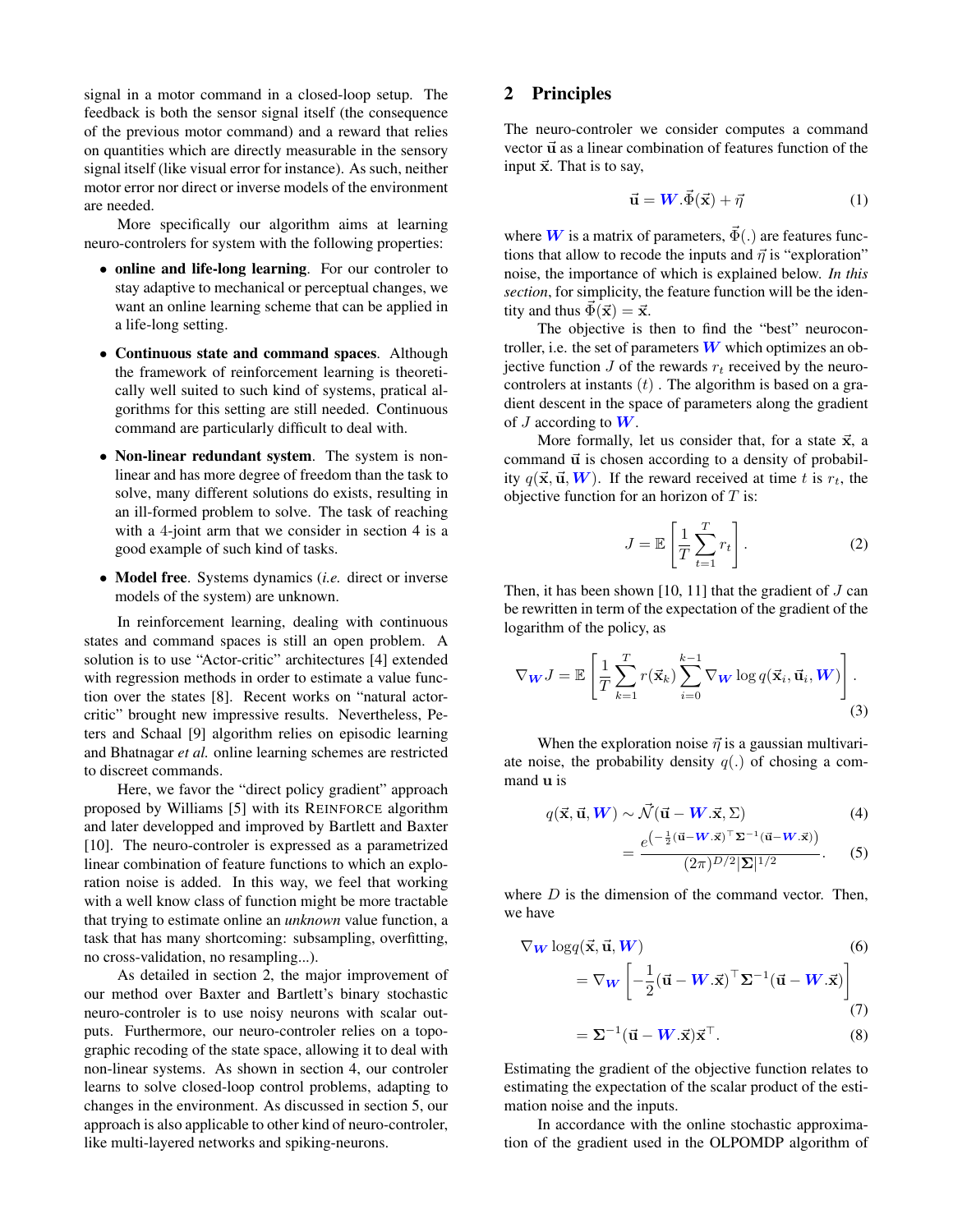Baxter and Bartlett [11], our algorithm maintains a "trace" of the gradient so as to estimate its expectation consistently with eq.(3). Using a gradient descent approach, we modify step by step the value of parameters  $W$  by a fraction of the estimate of the gradient (where  $\alpha$  is the "learning" rate"). We end up with the following algorithm. Repeat, for  $k \in 1, ..., T$ :

- 1. For the state  $\vec{x}_k$ , compute  $\vec{u}_k$  according to  $q(\vec{\mathbf{x}}_k, \vec{\mathbf{u}}_k, \bm{W}_k);$
- 2. Read reward  $r_k$  (possibly null) and new state  $\vec{x}_{k+1}$ ;
- 3. Update the traces and the weights:

(a) 
$$
z_k = \beta z_k + (1 - \beta) \Sigma^{-1} (\mathbf{u}_k - \mathbf{W} \cdot \mathbf{x}_k) \mathbf{x}_k^{\top}
$$

(b) 
$$
\boldsymbol{W}_{k+1} = \boldsymbol{W}_k + \alpha r_k z_k
$$

with  $\beta \in [0, 1]$  where  $\frac{1}{1-\beta}$  defines the "width" of the trace.

In that framework, the noise is one of the main force behind learning as  $(\vec{u}_k - W \cdot \vec{x}_k)$  is exactly the exploration noise  $\vec{\eta}$  added to the linear combination of the inputs. Through learning, the update of the parameters are proportionnal to  $\vec{\eta} \cdot \vec{\mathbf{x}}_k^{\top}$ .

## 3 Topographic recoding of the input

The learning algorithm we derive shows many similarities with a linear perceptron at the difference that the "real" error is unknown and replaced by the product of the reward and the noise. As such, our approach shares the same limitations as the perceptron regarding the class of problem it can solves. Even though a formulation of the policygradient for some class of multi-layer perceptron has been hinted by Williams [5], it is limited in its applicability and an exploration noise can only be added to output neurons. A potentially better alternative, quite classical, is to recode the inputs into a feature space of higher dimension.

Topographically organized dynamical systems as models of short term memory have been introduced in neuronal modeling with the Neural Field of Amari [12]. This model approximates the neuron indexes (corresponding to a position in the map) as a continuous dimension. For their simplicity and robustness, such maps have a wide range of applications in robotics and control [13].

Apart from engineering applications, an important interest has emerged about topologically organized models of short term memory in the cortex since the experiment of Funahashi et al. [14]. Some studies have established the links between biology and neural map type models, interpreted as a mean-field approximation of neuronal activity[15], and pointed out some interesting properties relating to the adaptive sharpening where the input orientation is weakly contrasted.

In our settings, we do not explicitly model the dynamics of bubble formation, but rather "recode" the external



Figure 1. Gaussian-Kernel-based topographic coding.

sensory cues (like target position) in the form of a topographic map of activation.

We use a "topographic coding", redundant and smooth for better generalization, by projecting inputs into gaussian fields in the following way. Input neurons are organized in  $m$ -dimension fields of size  $N$  with coordinates  $\vec{p}_0, \dots, \vec{p}_N$  so that the state of the system, or a sub-part of it, can be cast on this fields where the activity of an input neurone *i* is  $\frac{\exp(||\vec{x}-\vec{p}_i||^2)}{\sqrt{2\pi}\sigma_i}$ .  $\sqrt{2\pi}\sigma_i$ 

Figure 1 shows an example of a recoding of a 2D state (position and velocity) to two different  $16 \times 16$  fields of neurones (512 dimensions).

After recoding the inputs, if we call  $\vec{\Phi}$ (.) the vector of input recoding, the update rule of step (3) of the algorithm presented above becomes

3. Update the traces and the weights:

(a) 
$$
z_k = \beta z_k + (1 - \beta) \Sigma^{-1} (\mathbf{\vec{u}}_k - \mathbf{W} \cdot \vec{\Phi}(\mathbf{\vec{x}}_k)) \vec{\Phi}(\mathbf{\vec{x}}_k)^{\top}
$$
  
\n(b)  $\mathbf{W}_{k+1} = \mathbf{W}_k + \alpha r_k z_k$ 

## 4 Experiments

The task is to control an arm composed of  $D$  segments on the basis of visual and proprioceptive signals, respectively in 2 and D dimension spaces. For  $d \in \{1, ..., D\}$ , each segment is of length  $\ell_d$ . Consider  $(x_0, y_0)$  the coordinates of the first joint, then for d in  $1, ..., D : (x_d, y_d)$  =  $(x_{d-1} + \ell_d \cos(\theta_d), y_{d-1} + \ell_d \sin(\theta_d))$  where  $\theta_d \in [-\pi, \pi]$ is the angular direction of the  $d^{th}$  joint. The end-position of the arm  $\vec{x}_D = (x_D, y_D)$  is thus given by the combination of joint angles  $(\theta_1, ..., \theta_D)$ . Note that for  $D \geq 2$ , several combinations of angles give the same end-point. The coding of a coordinate in term of segments and joint angles is strongly redundant.

The end-point of the arm must reach a target specified by its location  $\vec{x}_C = (\hat{x}, \hat{y})$  in the visual field. This task is prototypal of an inverse kinematic problem in control theory. As said earlier, our approach does not need to learn an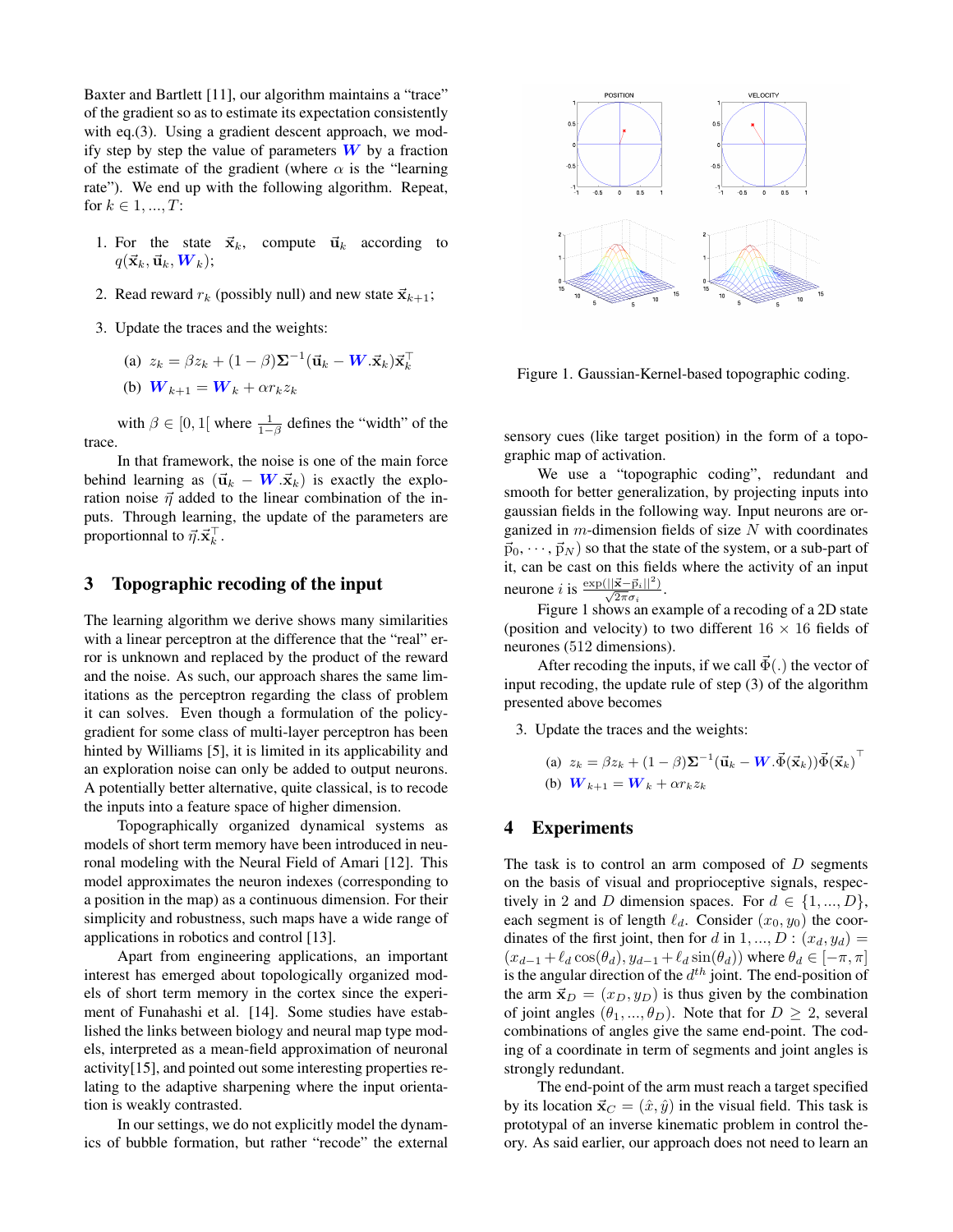

Figure 2. Multi-joint arm control setup

inverse model as the error in sensor space (visual distance between the target and the current end-point of the arm) can be used as a basis for the reward signal.

The reward we use is in fact

$$
r(t) = -0.1 \left( ||\vec{\mathbf{x}}_C - \vec{\mathbf{x}}_D||_2^2 \right)
$$
(9)

$$
+0.025 \times ||\dot{\vec{\theta}}||_2^2 + 0.01 \times ||\vec{\theta}||_2^2
$$
 (10)

where  $\vec{x}_C$  is the target position,  $\vec{x}_D$  the current end-position of the arm,  $\vec{\theta}$  the vector of joint angle of the arm. The second line of the reward is inspired by Todorov and Jordan [16] work on modelling human gestures.

The inputs of the neuro-controler are

- the target  $\vec{x}_C$  recoded on a 16  $\times$  16 fields of gaussian kernels with a radius of 0.5 ;
- the joints angles  $\vec{\theta}$ , each component of the vector is recoded on a one dimensionnal field of 16 gaussian kernels.

With a 4-joint arm, the feature space has a dimension of 320.

Every 50ms, the controler must issue a command made of a vector of joint velocities. The arm is then moved and the above reward given to the controler which must learn to reach the target. Every 4s (*i.e.*, every 80 iterations of the controler), a new target is randomly chosen.

The output is composed of 4 units, which as usual receive the linear combination of the input with weights matrix W, plus a Gaussian noise  $\vec{\eta}$  whose standard deviation is small ( $\sigma = 0.003$ ).

The reward is sent every time step, and the trace is updated with  $\beta = 0.9$  (time constant of 500 ms for the trace). The learning parameter  $\alpha$  is taken such that  $\frac{\alpha}{\sigma^2}$  = 0.01 where  $\sigma$  is the standard deviation of the noise injected into the system. The weights are initially 0.

Figure 3 gives the cumulative loss (the opposite of the reward) during a session lasting  $12 \times 10^6$  time steps.

The level of noise remains constant as well as the learning rate (the system is continuously learning). The slope of the cumulative loss decreases and stabilizes at a value corresponding to a good achievement of the task (the arm smoothly moves from one target to the other and stabilizes on it). Note that with our setting, the loss can not be zero. At  $t = 9.3 \times 10^6$  time steps, we 'block' the third joint angle at  $\theta_3 = 0$ . This prevents the controller from reaching the targets, and an increase in penalty (decrease in mean reward) is observed, which is progressively compensated so that the controller can reach the target anew with new combinations of commands on the remaining joint angles (fig. 4). It must be noticed that the achievement of the task is quite good despite the fact that the loss never reaches zero. In particular, the arm starts its goal-oriented movement immediately after the target has jumped at a new position, with speed decreasing with the distance to target.



Figure 3. Cumulative loss during learning. A damage is caused on the device at  $t = 9.3 \times 10^6$ 



Figure 4. Typical motor responses during target switch (targets reprsented by red crosses), arm position represented on 30 time steps (a) initially (b) after learning (c) after damage (third joint is blocked at 0) (d) after recovery.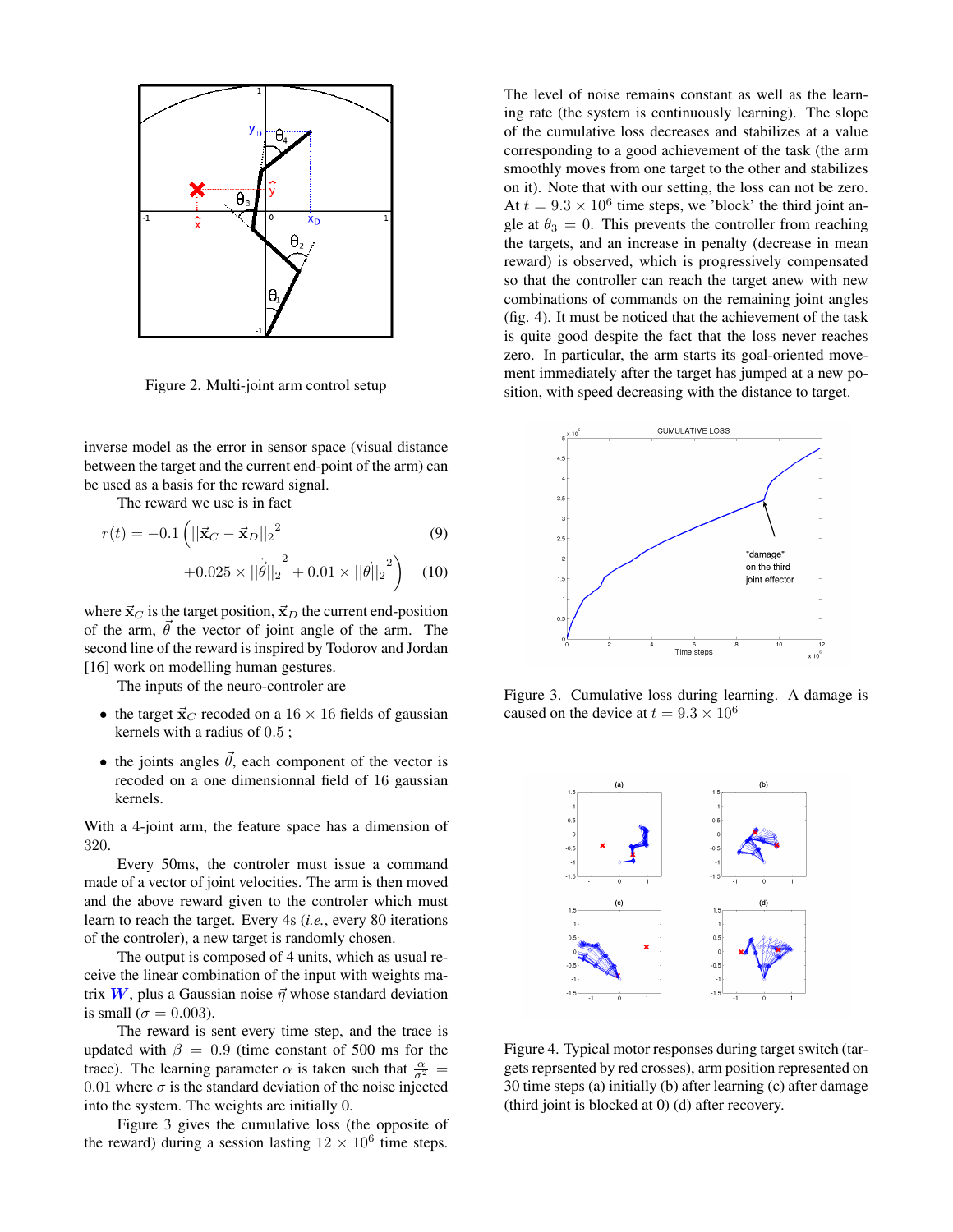## 5 Discussion

First, despite the difficulty of the task and setup, our online gradient algorithm is able to derive a valid and pertinent controller. As pointed out by Baxter and Bartlett, this is not something easy to obtain [11]. With our settings, improvement of the politics is ensured at the condition of small changes (the noise level and learning coefficients are small so that the learning sessions are quite long). Faster and still reliable convergence is an objective that could be attained in episodic learning, so as to get better estimate of the gradient. In a perpective of autonomy however, online adaptation to new constraints is an important property that can not be maintain in an episodic setup without explicit failure detection (as learning is separated from exploitation in an episodic approach).

The reward used in the closed-loop setting can have many different formulations. The one we used is quite informative and gives good results, but it should be theoretically possible to learn a good controller with a more basic formulation, e.g. giving only a non-nul reward in the vicinity of the target. Another interesting point could be to explore how the formulation of the reward influence the shape, the speed or the timing of the movement. Some general properties of human gestures, like isochrony or bellshaped speed curve [17, 18], might be measured.

Coming back to the use of noise in driving the learning, some points are to be highlighted. Noise can truly be the driving exploratroy force in learning a neuro-controler. We noted that learning was quite slow and, consequently, our future work will investigate the relation bewteen the level of noise and the "convergence speed" of the system, maybe leading to an argument in favor of more finely and adaptively tuning the noise during learning tasks. Besides, the noise we have used has independant component on each output neurone and it would be interesting to use different kinf of noise, like "prior" in the noise, "correlated" noise, "spatial" noise.

Furthermore, using a gaussian noise as the underlying probability of the outputs neurons can be interpreted as looking for a good controller in  $L^2$ -norm. As shown by [19], using the  $L^1$ -norm is more adapted when the objective is to discriminate features in the input signal. Selecting relevant commands in the case of stongly redundant command space is an interesting perspective that could be tested using an exponential distribution in the stochastic nodes of the controller.

The policy-gradient learning rule uses only 'local' quantities and as such can be formulated as a derivative of the classical Hebbian rule. Provided the neuron model is noisy, and the firing probability well-known (e.g. described as a function of the membrane potential), the resulting learning rule is perfectly local and "balanced" (the potentiation effect compensates the depression effect). This property was already pointed out by Williams in his seminal paper, in the case of simple binary stochastic neurons. Nuerous extensions to more realistic spiking neurons

have been proposed since : Seung [20] treated the case of stochastic synapses with poisson firing. Baras [21] considers a Spike Response Model (SRM) [22] with a stochastic spike emission mechanism (proportional to the weighted sum of pre-synaptic activities). Florian [23] considers the more classical case of stochastic SRM neurons with escape noise, applied to a closed-loop reinforcement task. In all of those models the characteristics of the noise is mixed with the model of spike emission. An explicit decoupling of the noise term from the spike emission process is proposed in [24] using a specific temporally correlated noise source, allowing significant improement in the learning speed and effectiveness.

## 6 Conclusion

In this paper, we apply the reinforcement learning framework, generally devoted to difficult but discrete control problems, to tasks with continuous state *and* action spaces. Simple "perceptron-like" neuronal architecture are derived from the direct Policy-gradient approach. Inspired by observations on "neural field" topographic activity in the brain, our input are encoded into fields of gaussian kernels, allowing to bypass the limitation of linear regressor. The learning rule, driven by an exploration noise, is guided by a reward signal that is based on abailable sensory information only.

An instance of this architecture has been applied to learn a visual feedback controler for a non-linear redundant multi-joint arm. There is no need to learn any direct or inverse model of the kinematics of the system. We show in particular how a reward, directly derived from the sensory signal, can be used to learn in motor space.

We have shown that noise is a necessary component of learning in our framework in order to explore new solutions around the current one. Although, mathematically speaking, such noise must have some characteristics (for example, the noise at a node must be independant from the others), we aim at trying different kind of noise in our futur developments. One might think of less independant noise to guide or constraint the exploration. Another possibility could be to use exponential noise so as to promote feature selection inside the controler.

Furthermore, this framework is compatible with more realistic biological modelling, and can be implemented using various models of neurons as long as they remain stochastic. We recently proposed a specific implementation in [24] on the basis of SRM neurons with escape noise, and consider shaping appropriate noise as a promising direction for improving and speeding-up the learning processes, in a more biologically-realistic fashion.

#### References

[1] M. Shalden and W. Newsome. The variable discharge of cortical neurons: Implocations for connectivity, computa